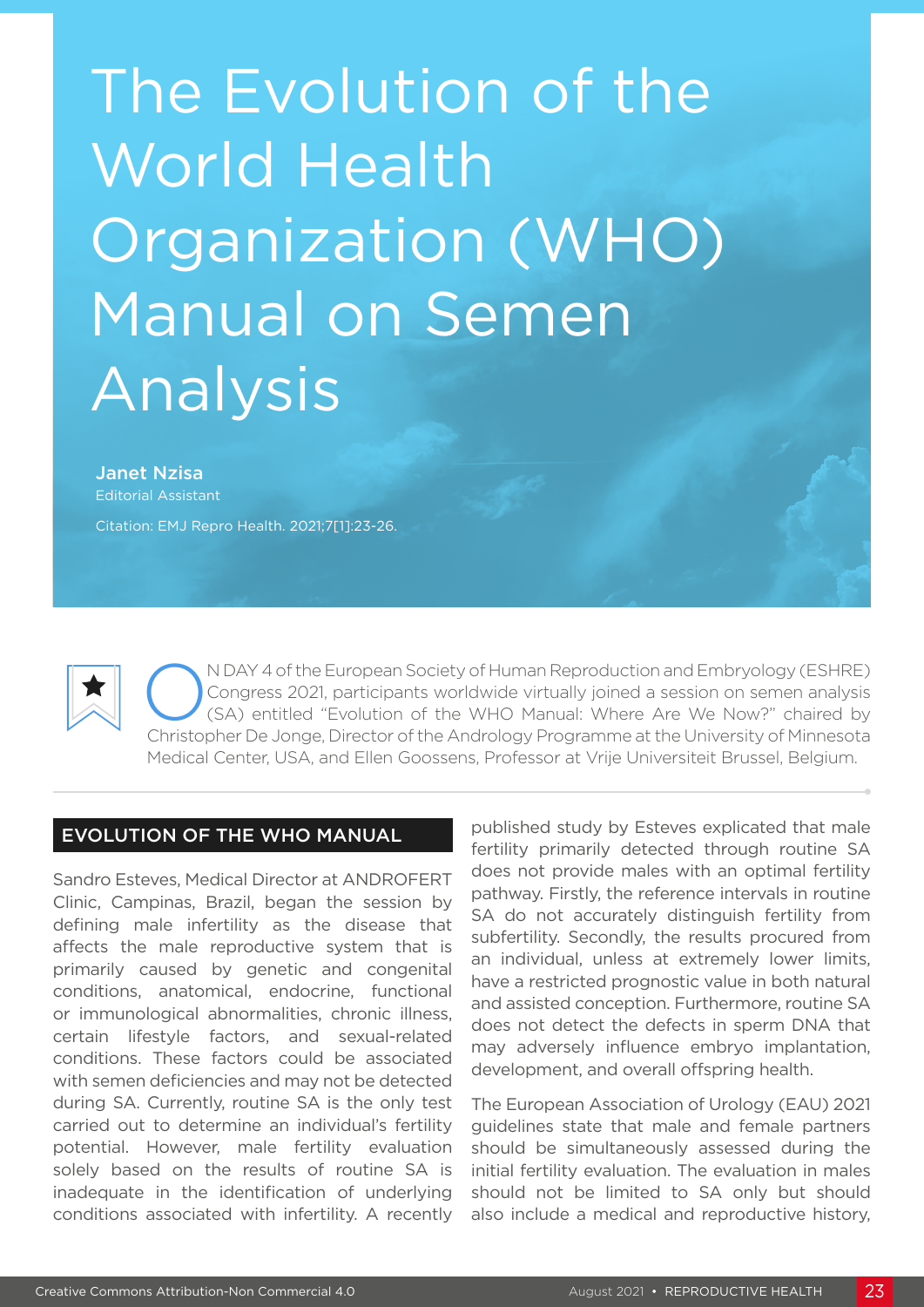physical examination, sperm function test, and endocrine evaluation. Additional testing such as genetic evaluation, transrectal ultrasound, retrograde ejaculation assessment, testicular biopsy, and vasography may be required depending on the clinical characteristics and semen parameters of the individual. A study by Schlegel et al. states that the objectives of a male fertility work-up are to identify the following types of conditions:

- **>** a potentially correctable condition;
- **>** irreversible conditions suitable for assisted reproductive technology (ART) using the individual's sperm;
- **>** conditions in which donor insemination or adoptions are the main options;
- **>** any genetic abnormalities that may affect the health of a patient or offspring, especially if ART is used.

Esteves emphasised that SA is fundamental in the evaluation of the male fertility component and provides valuable information about spermatogenesis, epididymides, and the accessory sexual glands. Furthermore, SA could help in the diagnosis of defects in the male reproductive organs, follow-up in male infertility

treatment, and even the selection of suitable ART treatment modality. SA is a highly complex laboratory test and therefore should be carried out exclusively in an andrology laboratory by experienced technicians. Additionally, internal and external quality controls, validation of test systems, and quality assurance are aspects to be considered when choosing a laboratory to carry out SA.

Since the 1980s, the Department of Reproductive Health and Research of the World Health Organization (WHO) has been publishing guidelines on how the assessment of human semen should be carried out in the laboratory. These guidelines are updated periodically and incorporate the latest evidence derived from research. The manual for the examination and processing of human semen includes a detailed protocol, reference standard values, and other relevant information. The current fifth edition of the manual was published in 2010 and can be found on the WHO website. This manual contains guidelines for the examination and processing of human semen utilised by technicians in clinical and research laboratories and consists of three main sections: SA, sperm preparation, and quality assurance.



*"... SA is fundamental in the evaluation of the male fertility component and provides valuable information... "*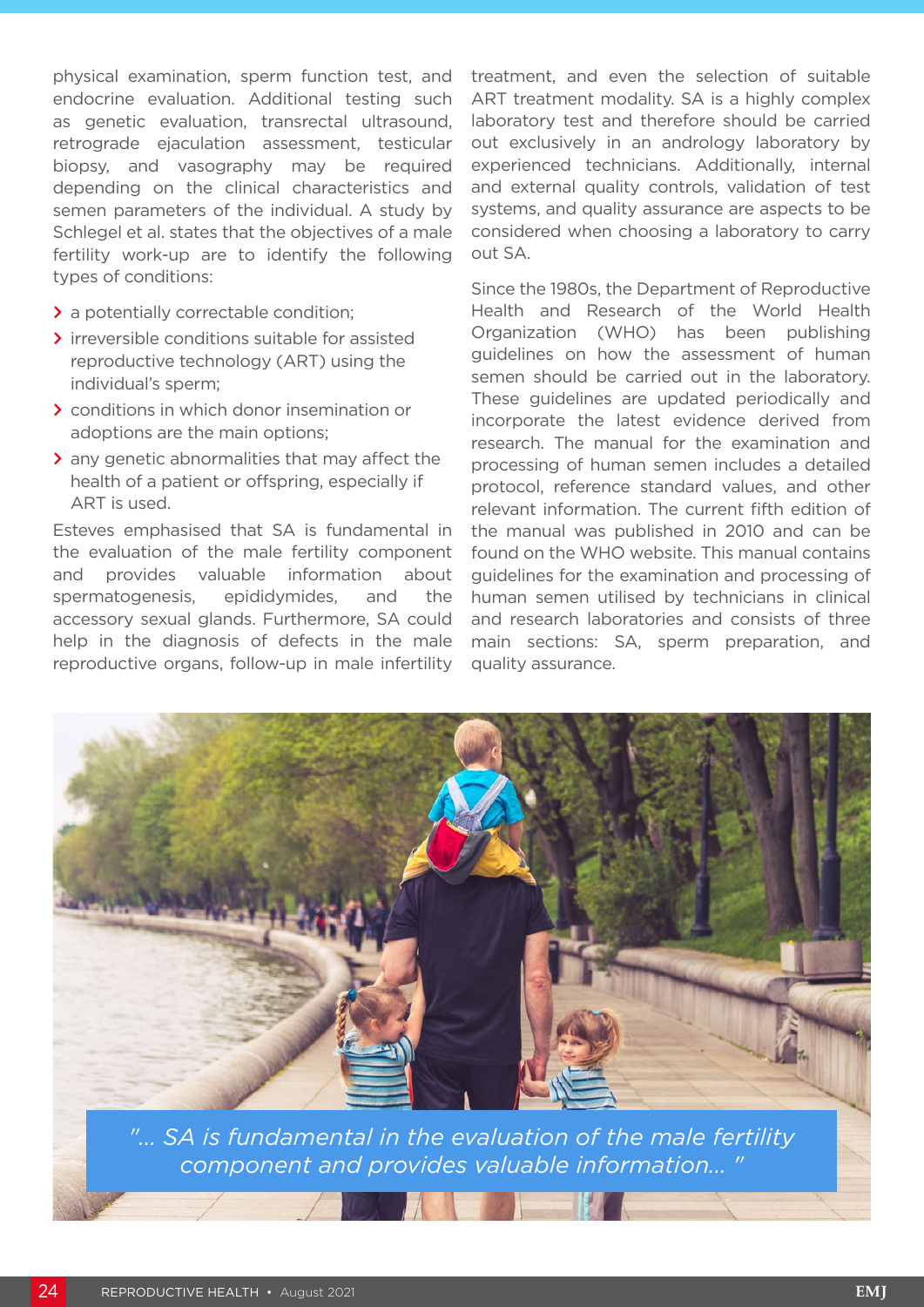Esteves explained that the authors of the fifth edition WHO guidelines on human sperm assessments relied on clinical chemistry principles to generate 95% intervals for sperm volume, count, motility, vitality, and morphology from recent fathers (≤12 months). A total of 1,953 individual male sperm specimens were used to generate these data. These values have been used in clinical practice and research; however, when compared to previous editions of the WHO manuals, the 2010 standards were marked lower. The previous editions relied on the clinical experience of the authors who had studied populations of males considered healthy and fertile without the presence of a pregnancy. Therefore, the quality of data used in previous WHO editions to generate reference values could not be contended and therefore was not reliable. Nevertheless, the reference values of the fifth edition have raised concerns about its clinical utility and general practicality and have been the subject of numerous debates. Criticisms include the limited geographical area of the participants, the methods used in SA, and the potential impact of the new reference ranges. Esteves further explained that the data used to generate the 2010 WHO manual references values were most exclusively collected from participants who lived in countries located in the northern hemisphere. Furthermore, the data used to produce these values were from a group of investigators who worked collaboratively, therefore it is not clear to what extent the information represents the global semen characteristics of a male who is considered to be fertile. Nearly 40% of the male infertility population previously classified as having abnormal levels of SA values based on the 1999 WHO manual reference values were reclassified as having SA references values within the normal range in the 2010 WHO manual guidelines. These results further highlight that male infertility testing primarily based on routine SA does not provide a guide towards an optimal fertility pathway.

## SPERM DNA FRAGMENTATION TESTING

Esteves presented a meta-analysis study that his team carried out on the effect of cigarette smoking on semen quality, to analyse the impact of 2010 WHO guidelines of SA. The results showed that smoking negatively impacted sperm morphology when the reference values of the 1999 or earlier WHO manuals were used; however, this was not the case when the 2010 WHO manual methodology and reference values were used. As stated by Esteves, approximately 30% of males with unexplained male infertility present with sperm deficiencies that can only be recognised through sperm functionality examinations such as assessment of DNA integrity and oxidative stress tests. In another study by Esteves et al., 70% of patients had high sperm DNA fragmentations despite having sperm parameters within the normal range according to the WHO manual guidelines. Therefore, it is clear that integration of other tests alongside the routine SA tests are required and may add valuable information in fertility counselling, diagnosis, and treatment planning. The sperm DNA fragmentation tests could assist in identifying underlying conditions that affect male fertility. Another study by Esteves showed that sperm DNA fragmentation could be treated by avoiding factors that contribute to oxidative stress such as smoking, obesity, and environmental factors.

Oral antioxidant therapies and supplements such as vitamin C and E, folic acid, selenium, zinc, and co-enzyme Q10, among others, could be beneficial in improving male fertility. Another approach involves the treatment of underlying conditions that cause male infertility, e.g., genital tract infections, leukocytospermia, varicocele repair, diabetes, thyroid disorders, and hyperprolactinaemia. Follicle stimulating hormone therapy is advantageous in the regulation and production of sperm in males affected by infertility. Furthermore, intracytoplasmic sperm injection and ART are effective interventions for men affected by infertility. Esteves emphasised that fertility specialists, reproductive urologists, and clinical andrologists should perform male fertility evaluations by carrying out a detailed history examination, physical examination, routine SA, and other tests as needed.

## WHO MANUAL UPDATE 2021

The upcoming sixth edition of the WHO laboratory manual for the examination and processing of human semen includes essential updates. Esteves stated the draft was made available in March 2021 for public review, and he compared it to the previous editions. Chapters